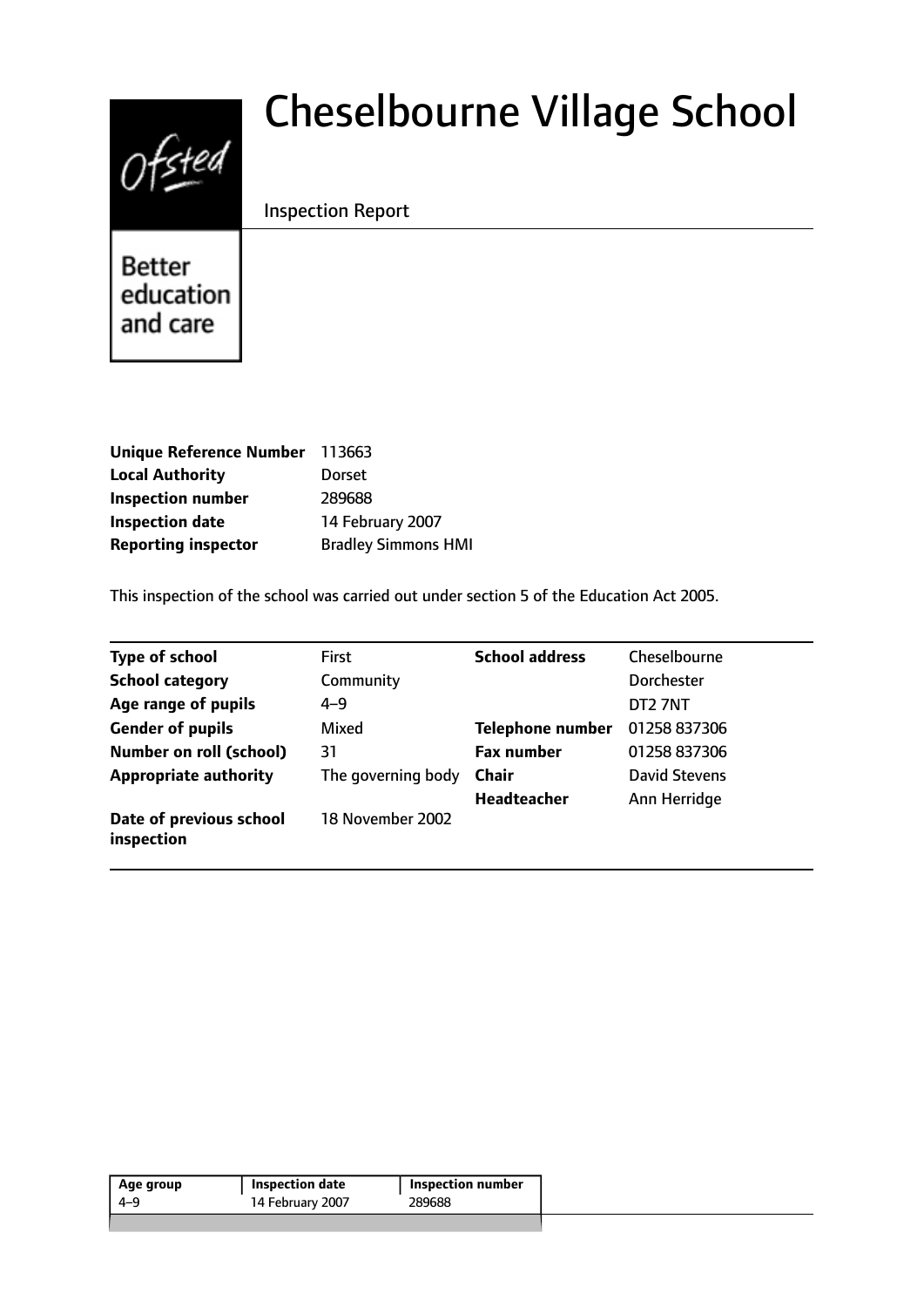© Crown copyright 2007

Website: www.ofsted.gov.uk

This document may be reproduced in whole or in part for non-commercial educational purposes, provided that the information quoted is reproduced without adaptation and the source and date of publication are stated.

Further copies of this report are obtainable from the school. Under the Education Act 2005, the school must provide a copy of this report free of charge to certain categories of people. A charge not exceeding the full cost of reproduction may be made for any other copies supplied.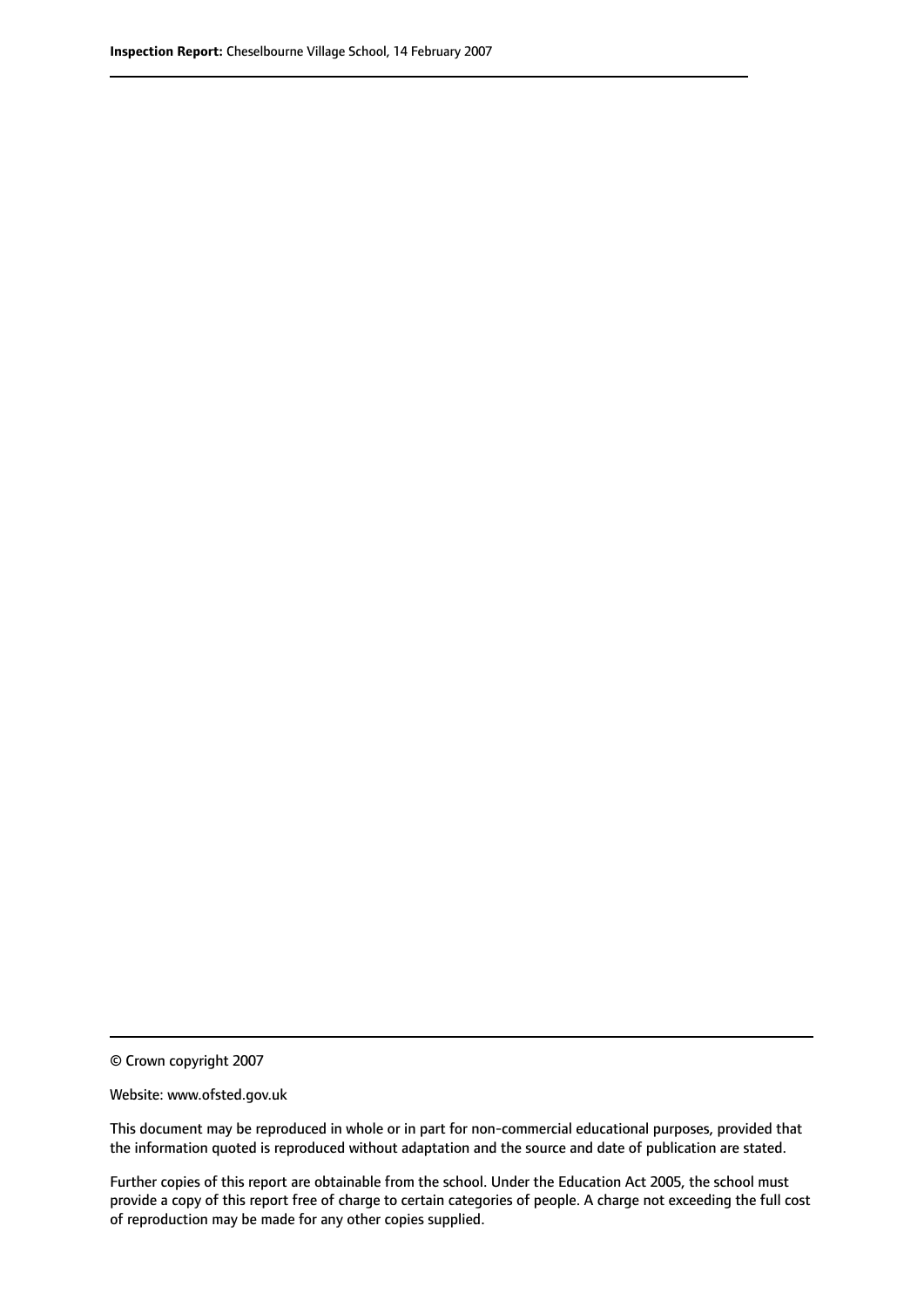# **Introduction**

The inspection was carried out by one of Her Majesty's Inspectors.

## **Description of the school**

Cheselbourne Village School is situated in rolling Dorset countryside. It is one of the smallest schools in the country. The teaching staff comprises one full-time headteacher, supported by three part-time teachers and three teaching assistants. There are only two classes. The youngest class contains Reception and Year 1 and 2 children. The older class is for Year 3 and Year 4 pupils. The school has recently rationalised its staffing to secure its future.

#### **Key for inspection grades**

| Outstanding  |
|--------------|
| Good         |
| Satisfactory |
| Inadequate   |
|              |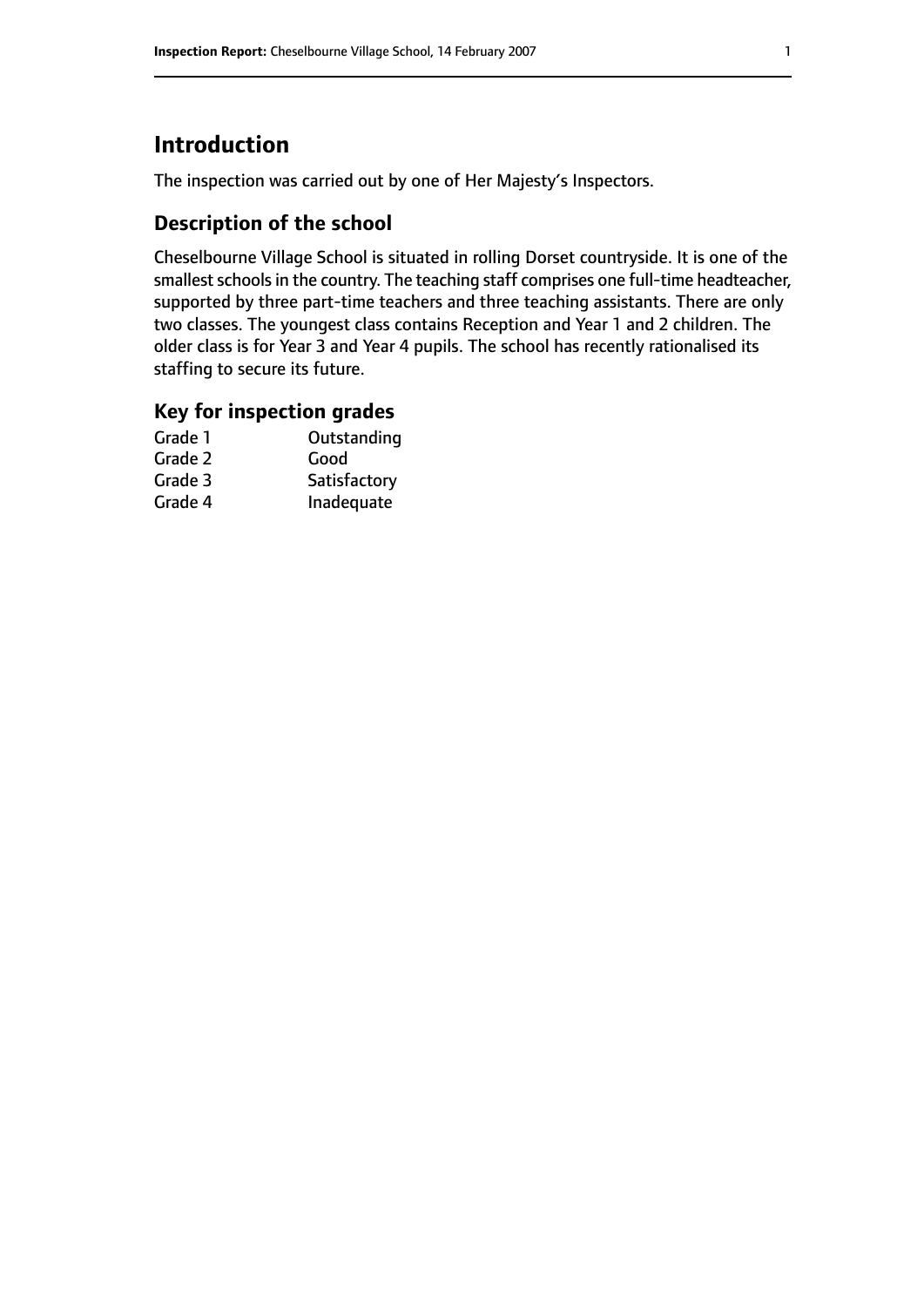# **Overall effectiveness of the school**

#### **Grade: 2**

Cheselbourne is a good school with a number of outstanding features. The strong leadership of the headteacher has secured steady improvement over the past few years, and children get a good deal. This school knows its strengths and is aware, through excellent self-evaluation, of those areas which need more work. All teachers within this small school have leadership roles and contribute with enthusiasm to school improvement.

The headteacher keeps the quality of teaching and learning very rigorously and regularly under review. Her view of teaching at the school is accurate; teaching is good overall. A few parents expressed concern that the reception children do not receive enough direct input from their teachers over the course of each week. Reception children do at present receive short, highly effective teaching sessions but they need more if provision for them is to be good rather than satisfactory. The school is aware of this, and is already working to improve matters. The teaching of basic skills is good, but the assessment of phonics lacks the precise detail necessary to determine pupils' exact learning needs as they move through the school.

In other areas, the tracking of individual pupils' progress is detailed, rigorous and demonstrates clearly the impact of this strong teaching; all pupils make good progress during their time at the school. By the time they leave at the end of Year 4, they have over the past few years attained standards which are well above those normally expected. Most pupils do not, however, meet the same standards in handwriting as they do in other subjects. The school agrees there is room for improvement here. Parents of children with learning difficulties are delighted with the help and support their children receive and the good progress they make.

Behaviour was also an area of concern in a small number of parent questionnaires. During this inspection, it was clear that there are a small number of children with challenging behaviour. They are effectively handled by the school and, academically as well as socially they make good progress. Most importantly, they do not appear to interrupt the progress of others and no child expressed any other view than saying they feel safe and happy at school.

The real bonus for parents and pupils is the outstanding provision for personal development and well-being of pupils. Pupils'stamina and love of exercise is developed during daily fitness breaks, and they know what constitutes a good diet  $-$  the cornerstone of healthy lifestyles in later life. Pupils get on well with each other. They love the opportunities that the school gives them through its broad and rich curriculum. One pupil said, 'This is a fun school!', and others agreed. Care and support for pupils is good. Marking is very diagnostic across the school, and is a strong and very useful source of evidence in judging pupils' progress. It does not give enough guidance to older children on how they can improve their work.

The school is extremely well placed to continue its course of improvement, whilst continuing to ensure that children have fun in this enviable small school atmosphere.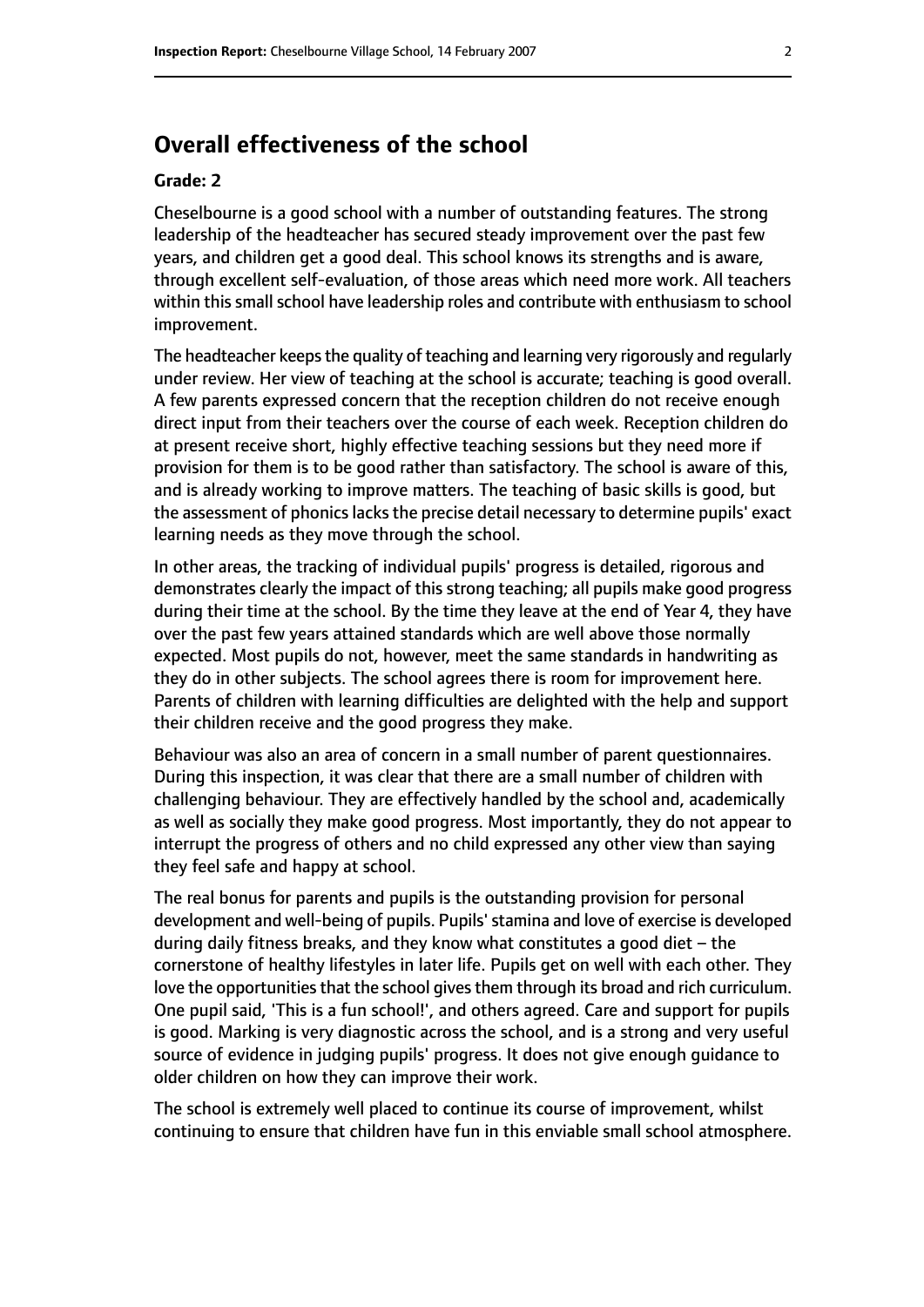#### **What the school should do to improve further**

- Accelerate the progress of reception children by achieving a more equitable balance of teacher time for all three year groups in the younger class.
- Sharpen the assessment of phonics so that pupils' learning needs in this area are more precisely met as they move through the school.
- Improve standards in handwriting.

# **Achievement and standards**

#### **Grade: 2**

Pupils' attainment when they start school varies from year to year, but overall, is above average. They make good, and sometimes outstanding, progress as they move through the school so that, by the end of Year 2, they attain standards that are comfortably above, and at times significantly above, national averages. This good progress continues during their last two years at the school, so that when pupils transfer to middle schools at the end of Year 4 they are attaining standards that are well above those normally expected.

Boys' attainment is slightly lower than girls, particularly in writing; this reflects their lower starting points when they start school. Nevertheless, from their lower starting points, boys do make as much progress as girls and still exceed national expectations by the end of Year 4.

Handwriting standards are in line with national expectations, but the school knows that this is the weakest area of pupils' performance in literacy, and agrees that they are capable of better.

# **Personal development and well-being**

#### **Grade: 1**

Provision for pupils' personal development and well-being is outstanding. The school deserves its Healthy Schools award. Pupils have a very clear awareness of what constitutes a healthy diet. The school has concentrated very successfully in raising the level of physical activity undertaken by pupils. In addition to excellent provision for physical education and extra-curricular sports clubs, pupils have 10 minute 'fitness breaks' daily when heartbeats are raised for at least three minutes.

Spiritual, moral, social and cultural development is good. Assemblies provide times for reflection. Behaviour is good overall; a small number of parents and pupils are correct to perceive that there are a few challenging children at the school, but staff handle them well, they make good progress, and do not interfere with the progress or well-being of others. Pupils said that there was no bullying and that they feel safe at the school. The rate of attendance is now well above the national average, reflecting pupils' enjoyment of school.

Pupils make a strong contribution to community life. They take part in the majority of activities organised by the local schools' partnership, have duties as monitors and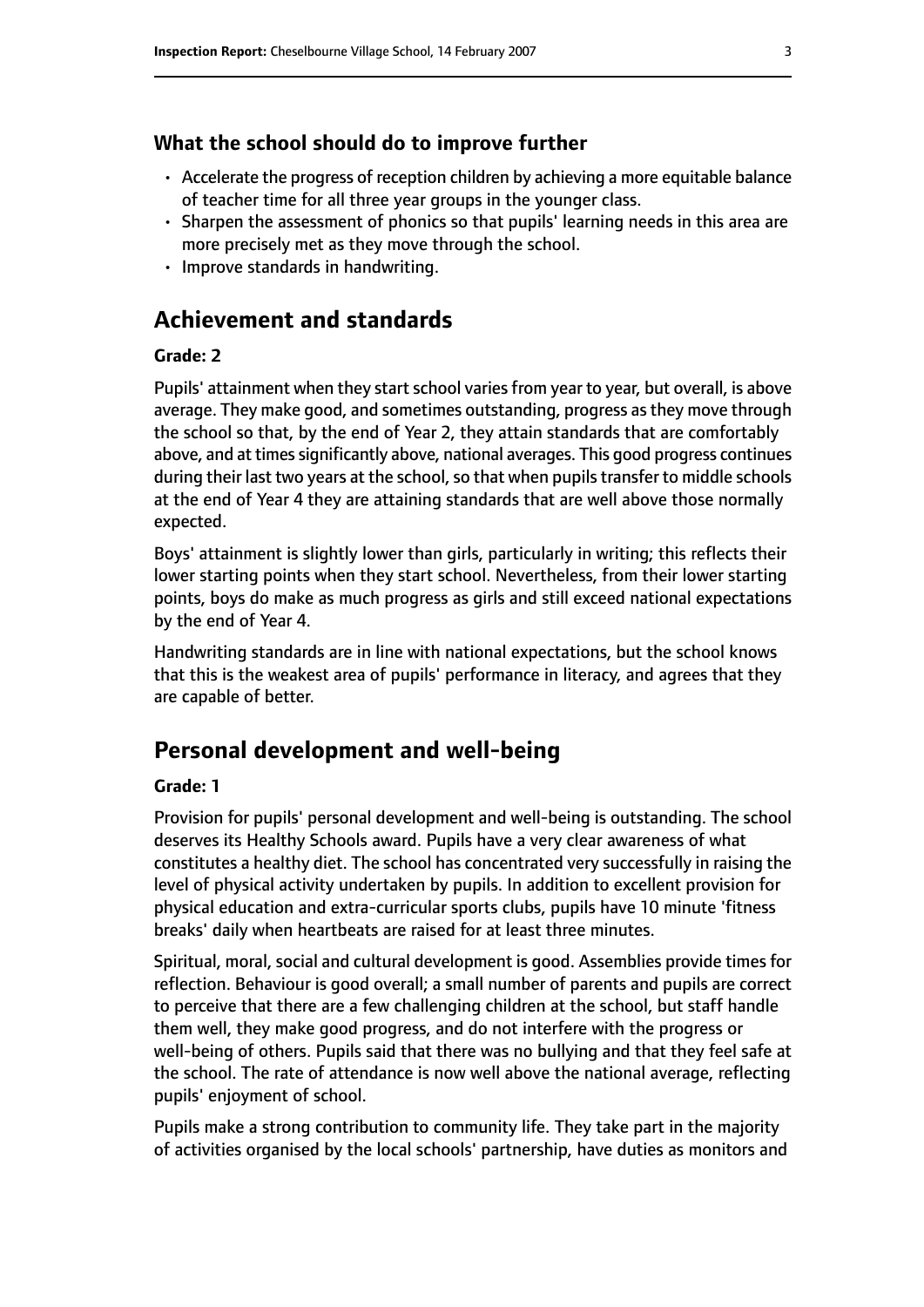grow vegetables to sell to raise money for school funds. Pupils take part in a weekly savings scheme, work well in pairs and teams, and have an all-round high level of confidence. These factors combine with the good academic start pupils get at Cheselbourne to augur extremely well for their future economic well-being.

# **Quality of provision**

#### **Teaching and learning**

#### **Grade: 2**

Teaching and learning are good overall, and underpin the good, and sometimes outstanding, progress made by pupils. All teachers have good subject knowledge which they use effectively to plan lessons that are always interesting and often fun. Teachers direct well-pitched questions to individual pupils which challenge and extend thinking. Pupils get a good level of individual attention at this school, with the exception of reception children. This is not a question of staff competence; reception children get short bursts of highly effective teaching, but direct teacher input across Reception and Years 1 and 2 is, as the school knows, not yet correctly balanced. Teaching for Reception is nevertheless satisfactory, and the school is using its best efforts and drawing on support from the local authority to improve it to the same high level as that seen across the rest of the school.

The assessment of pupils' phonic understanding is not rigorous enough to pinpoint the exact needs of individuals, though other systems for tracking pupils' performance are very comprehensive.

#### **Curriculum and other activities**

#### **Grade: 2**

Cheselbourne offers a broad and rich curriculum. The school makes the best use of its location, staff expertise and the input from the local schools partnership to offer pupils a wide range of curricular and extra-curricular opportunities. For example, a class walk around the village using the digital camera to take photographs of buildings led to planned opportunities to explore shape in mathematics, the texture and use of clay in art, as well as local geography. Visiting teachers provide opportunities to learn the recorder or guitar, and to take part in gymnastics competitions. A judiciously selected programme of curricular visits including, for example, a visit to a mosque in Bournemouth, supports pupils' understanding of life beyond the village in more multi-ethnic areas. The school is rightly redesigning the curriculum for younger pupils with the aim of maintaining good progress in Years 1 and 2, whilst accelerating the progress currently made by reception children.

#### **Care, guidance and support**

#### **Grade: 2**

Provision for the care, support and guidance of pupils is good overall. Safeguarding procedures are robust and meet current regulations. There is an excellent emphasis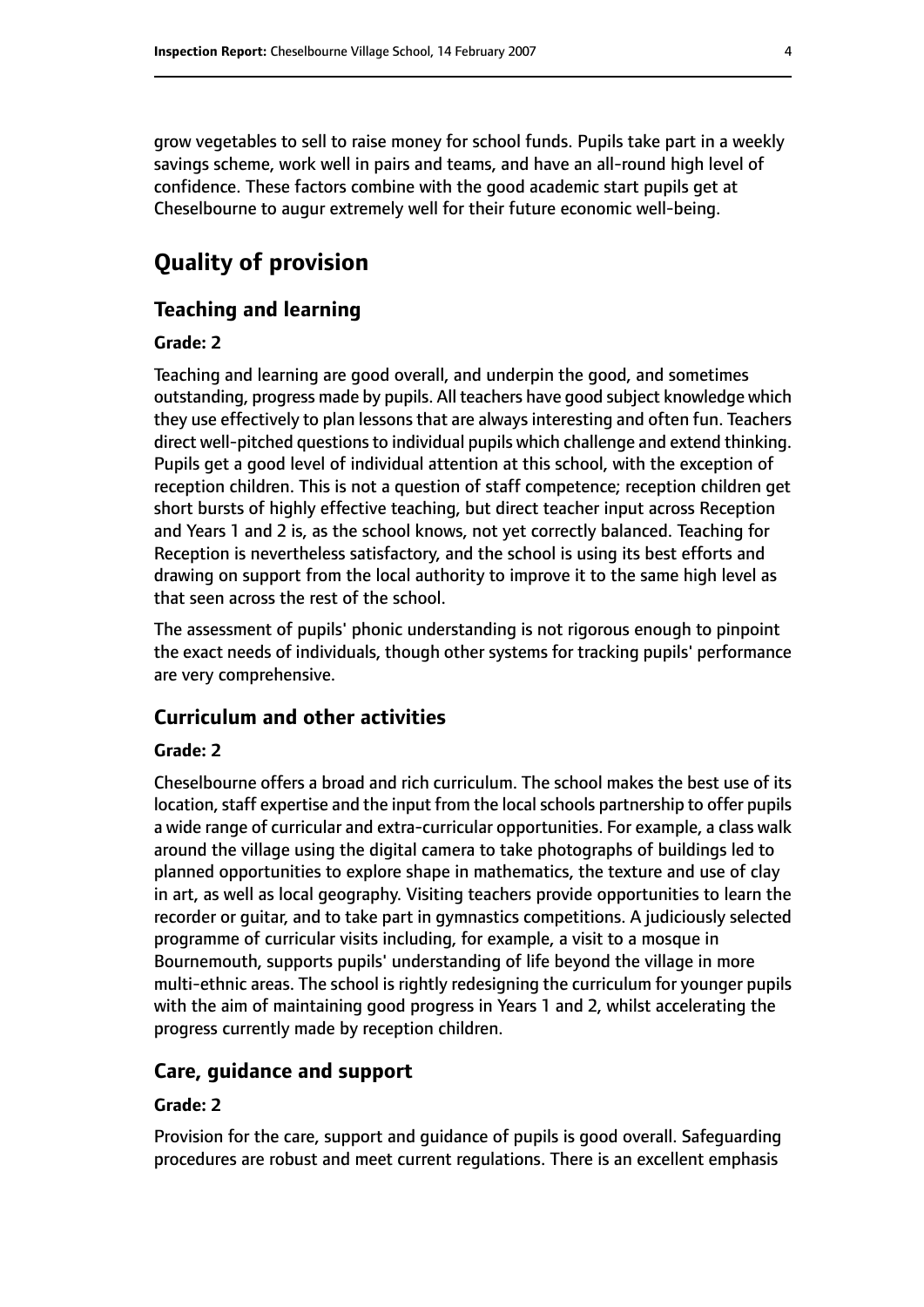on ensuring that heath and safety checks are regularly made and that improvements follow where necessary. Academic guidance for pupils is satisfactory overall. Older pupils lack a clear awareness of their personal academic targets in literacy and numeracy. Marking provides an excellent diagnostic record of what pupils know and can do in writing and mathematics. It does not, however, give clear guidance to older pupils as to the steps they need to take to improve their work or extend their learning. Targets for pupils with learning difficulties are sometimes too general and are not consistently evaluated in those pupils' individual action plans.

# **Leadership and management**

#### **Grade: 2**

This school is well led and managed. The headteacher is experienced and committed and has developed a talented team. She sets a clear direction for the work of the school and all staff play their part in shaping improvements. The performance of the school is exceptionally well monitored, the progress of every individual is carefully tracked and intervention is swift to ensure pupils do not fall behind. Thus all pupils make at least good progress. The headteacher keeps teaching and learning and the curriculum very clearly under review. Formal improvement planning is satisfactory, but it does not always address the most pertinent priorities identified by the school, nor does it contain precise targets that enable governors and parents to hold the school to account for its work. Governors take a clear interest in the life of the school and expect to be kept fully informed. They too play their part in monitoring, making, for example, formal visits to the school to comment upon the provision for younger children, or to report on aspects of health and safety. In this, they achieve a fine balance, never straying beyond their own areas of competence, but adding usefully to the school improvement debate.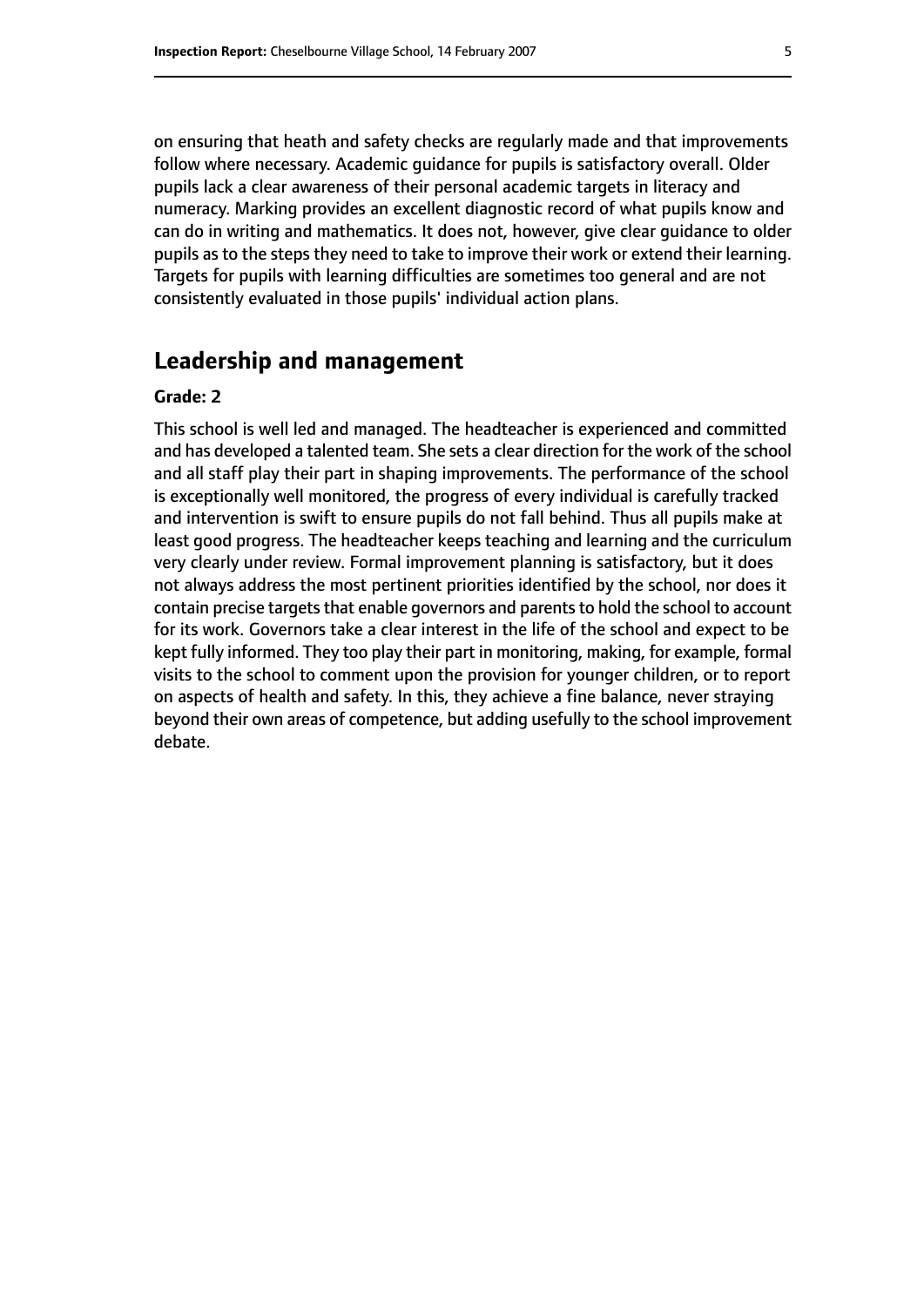**Any complaints about the inspection or the report should be made following the procedures set out inthe guidance 'Complaints about school inspection', whichis available from Ofsted's website: www.ofsted.gov.uk.**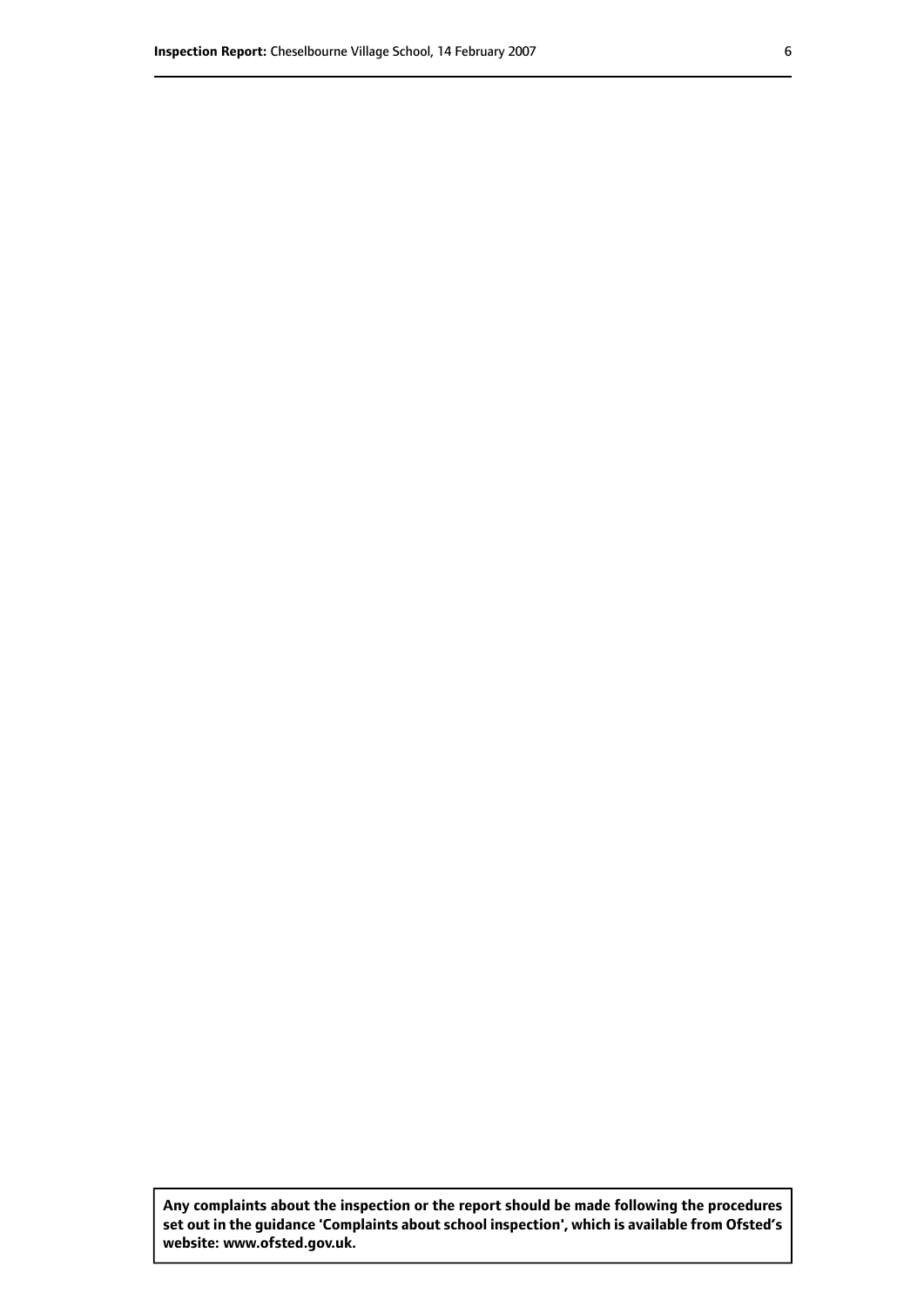# **Inspection judgements**

| Key to judgements: grade 1 is outstanding, grade 2 good, grade 3 satisfactory, and grade 4 | School         |
|--------------------------------------------------------------------------------------------|----------------|
| inadeauate                                                                                 | <b>Overall</b> |

# **Overall effectiveness**

| How effective, efficient and inclusive is the provision of education, integrated<br>care and any extended services in meeting the needs of learners? |     |
|------------------------------------------------------------------------------------------------------------------------------------------------------|-----|
| How well does the school work in partnership with others to promote learners'<br>well-being?                                                         |     |
| The quality and standards in the Foundation Stage                                                                                                    |     |
| The effectiveness of the school's self-evaluation                                                                                                    |     |
| The capacity to make any necessary improvements                                                                                                      |     |
| Effective steps have been taken to promote improvement since the last<br>inspection                                                                  | Yes |

## **Achievement and standards**

| How well do learners achieve?                                                                               |  |
|-------------------------------------------------------------------------------------------------------------|--|
| The standards <sup>1</sup> reached by learners                                                              |  |
| How well learners make progress, taking account of any significant variations between<br>groups of learners |  |
| How well learners with learning difficulties and disabilities make progress                                 |  |

# **Personal development and well-being**

| How good is the overall personal development and well-being of the<br>learners?                                  |  |
|------------------------------------------------------------------------------------------------------------------|--|
| The extent of learners' spiritual, moral, social and cultural development                                        |  |
| The behaviour of learners                                                                                        |  |
| The attendance of learners                                                                                       |  |
| How well learners enjoy their education                                                                          |  |
| The extent to which learners adopt safe practices                                                                |  |
| The extent to which learners adopt healthy lifestyles                                                            |  |
| The extent to which learners make a positive contribution to the community                                       |  |
| How well learners develop workplace and other skills that will contribute to<br>their future economic well-being |  |

# **The quality of provision**

| How effective are teaching and learning in meeting the full range of the<br>learners' needs?          |  |
|-------------------------------------------------------------------------------------------------------|--|
| How well do the curriculum and other activities meet the range of needs<br>and interests of learners? |  |
| How well are learners cared for, guided and supported?                                                |  |

 $^1$  Grade 1 - Exceptionally and consistently high; Grade 2 - Generally above average with none significantly below average; Grade 3 - Broadly average to below average; Grade 4 - Exceptionally low.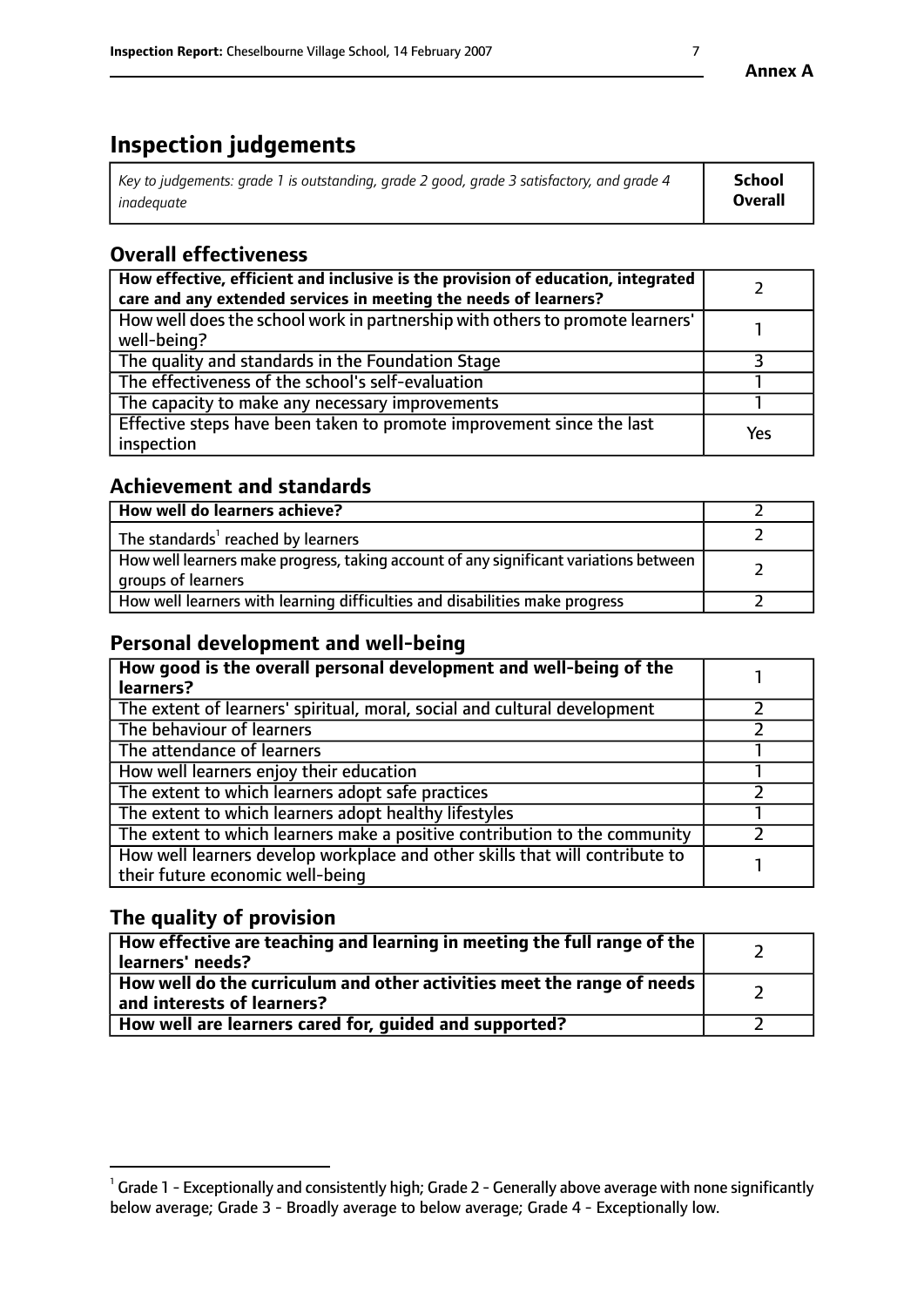# **Leadership and management**

| How effective are leadership and management in raising achievement<br>and supporting all learners?                                              |               |
|-------------------------------------------------------------------------------------------------------------------------------------------------|---------------|
| How effectively leaders and managers at all levels set clear direction leading<br>to improvement and promote high quality of care and education |               |
| How effectively performance is monitored, evaluated and improved to meet<br>challenging targets                                                 |               |
| How well equality of opportunity is promoted and discrimination tackled so<br>that all learners achieve as well as they can                     |               |
| How effectively and efficiently resources, including staff, are deployed to<br>achieve value for money                                          | $\mathcal{P}$ |
| The extent to which governors and other supervisory boards discharge their<br>responsibilities                                                  |               |
| Do procedures for safequarding learners meet current government<br>requirements?                                                                | Yes           |
| Does this school require special measures?                                                                                                      | No            |
| Does this school require a notice to improve?                                                                                                   | <b>No</b>     |